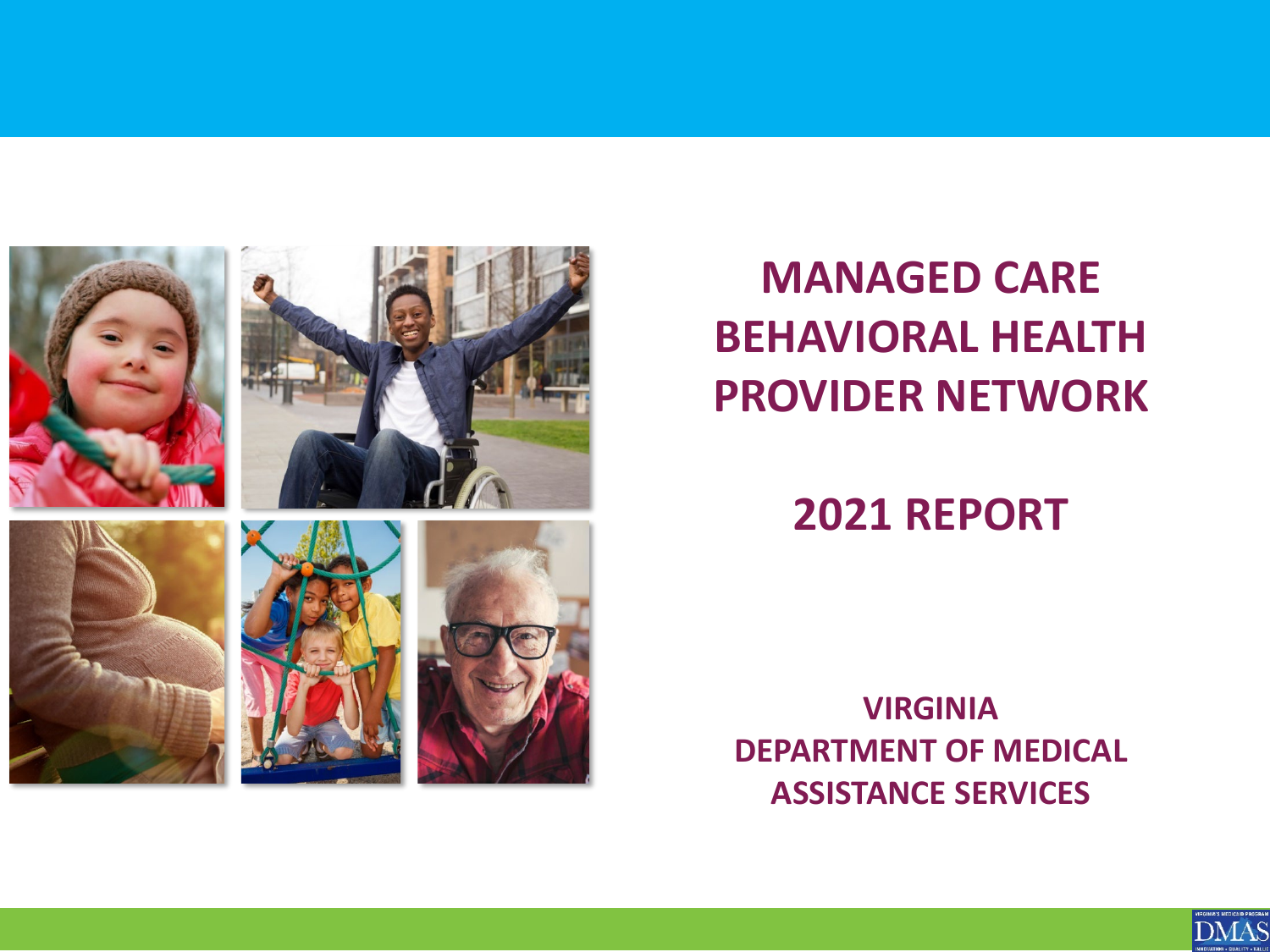# **OVERVIEW**

- **Background** 
	- Overview: Virginia Medicaid (DMAS)
	- Current DMAS Behavioral Health (BH) Services
- Featured BH Provider Types
	- Outpatient Mental Health
	- Community Mental Health Rehabilitation Services (CMHRS)
	- **Psychiatry**
	- Psychiatric Hospitals
	- ARTS Providers
- Analysis: Provider Supply by County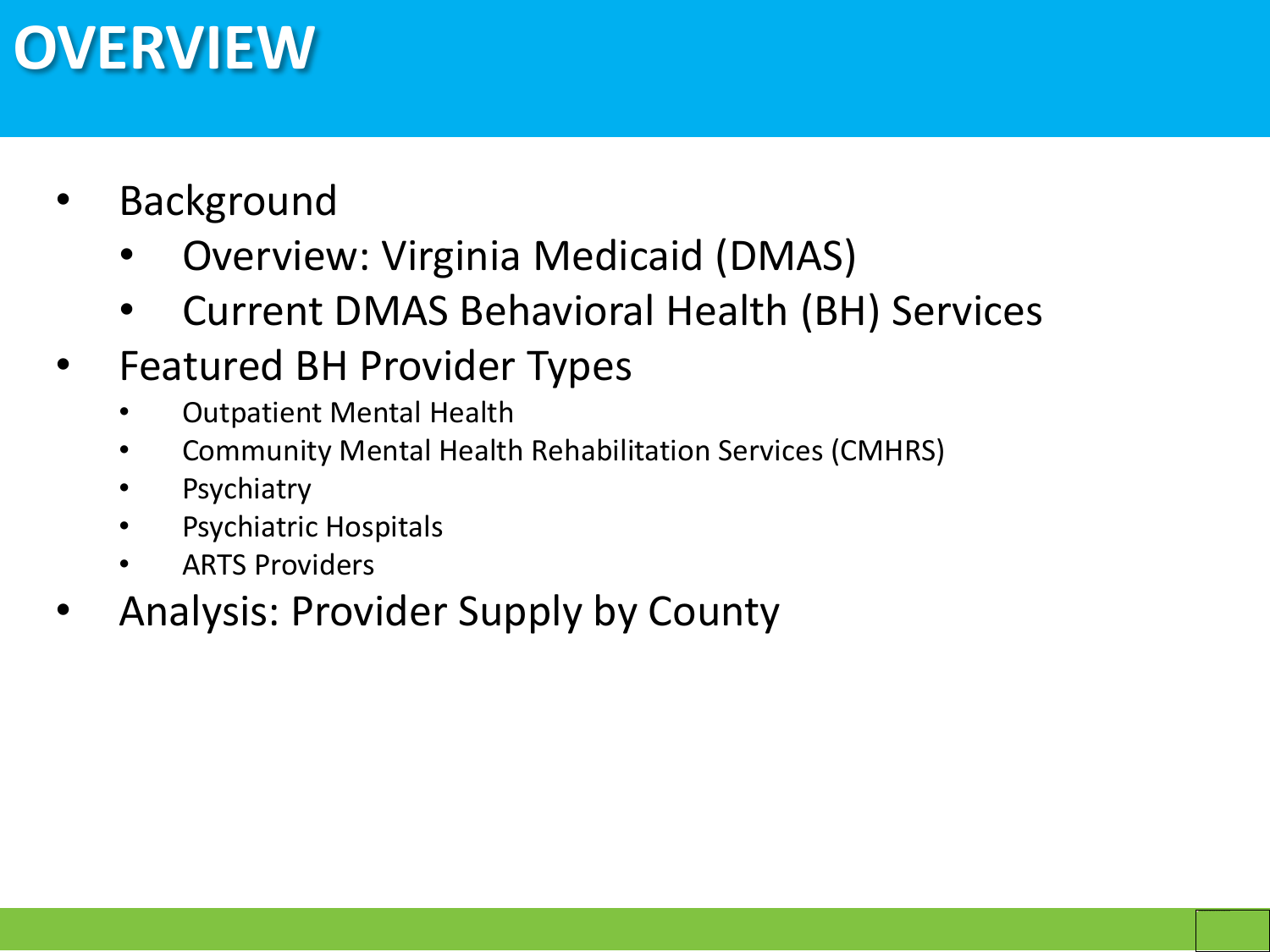# **Virginia Medicaid**

# **About Us**

Improving the health and well-being of Virginians through access to high-quality health care coverage

- Virginia Medicaid covers >1.8 million lives
- 95% of Medicaid members are covered by one of six Managed Care Organizations (MCOs)
	- *Anthem, United, Aetna, Molina, Virginia Premier, Optima*
- Members managed by MCOs are covered under one of two contracts
	- Medallion 4.0 (M4)
	- Complex Coordinated Care Plus (CCC+)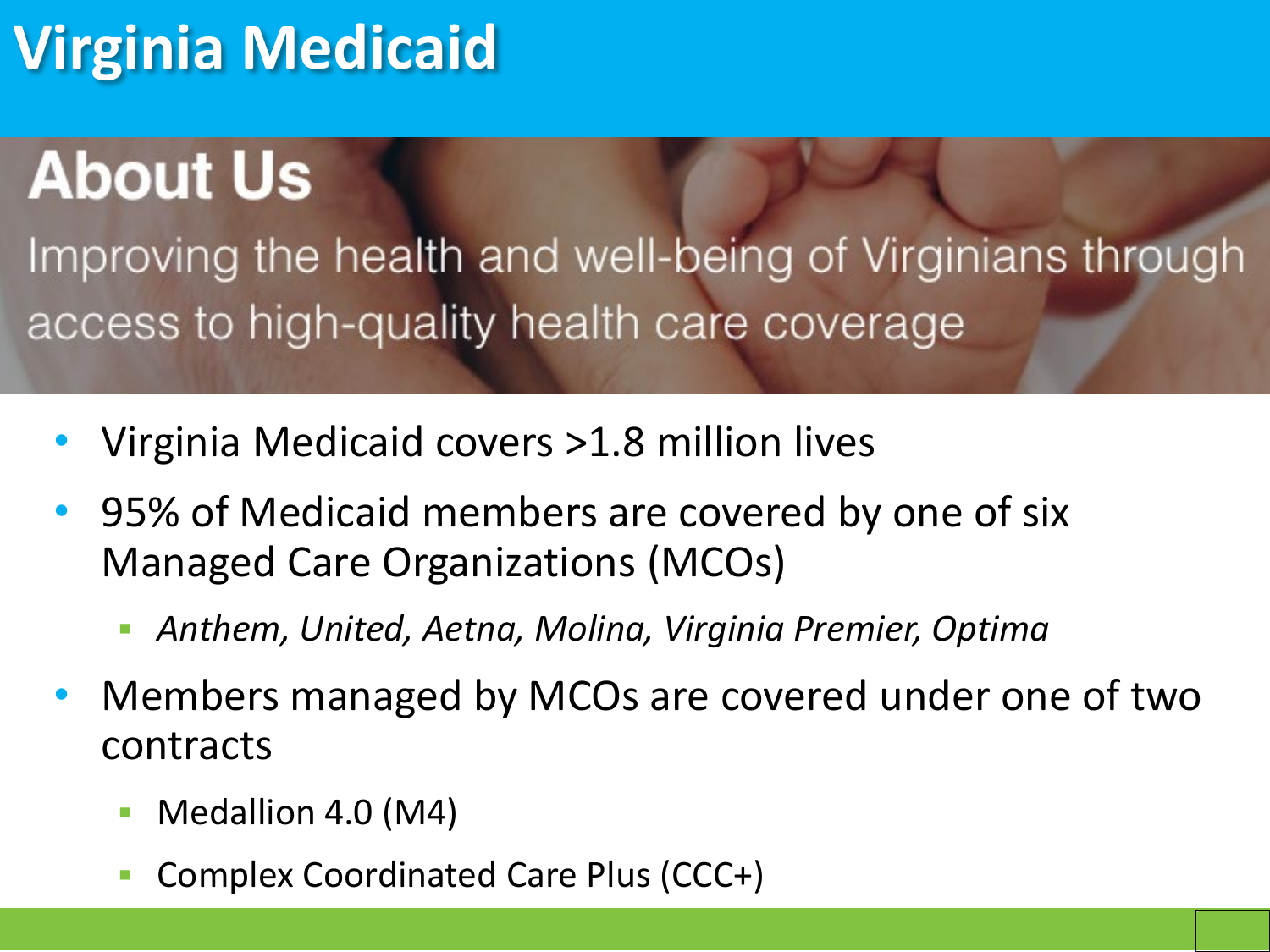### **Building Virginia's Continuum of Care** *DMAS Mental Health Resources*

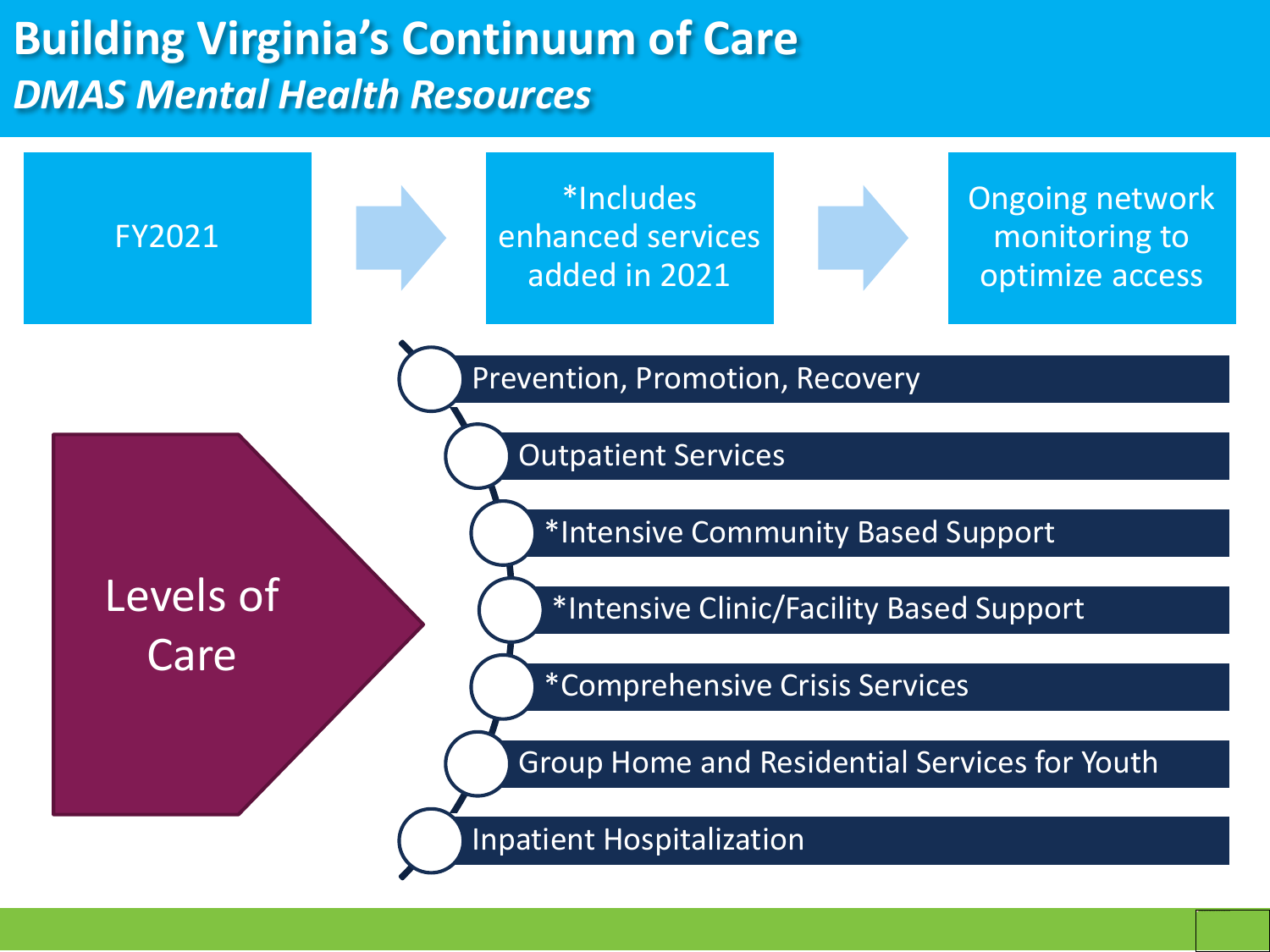## **Addiction and Recovery Treatment Services (ARTS)** *Expanding the Continuum of Care*

**Effective April 1, 2017 all ARTS services are covered by Medicaid Managed Care Organizations (MCOs)**



ARTS offers a fully integrated physical and behavioral health continuum of care.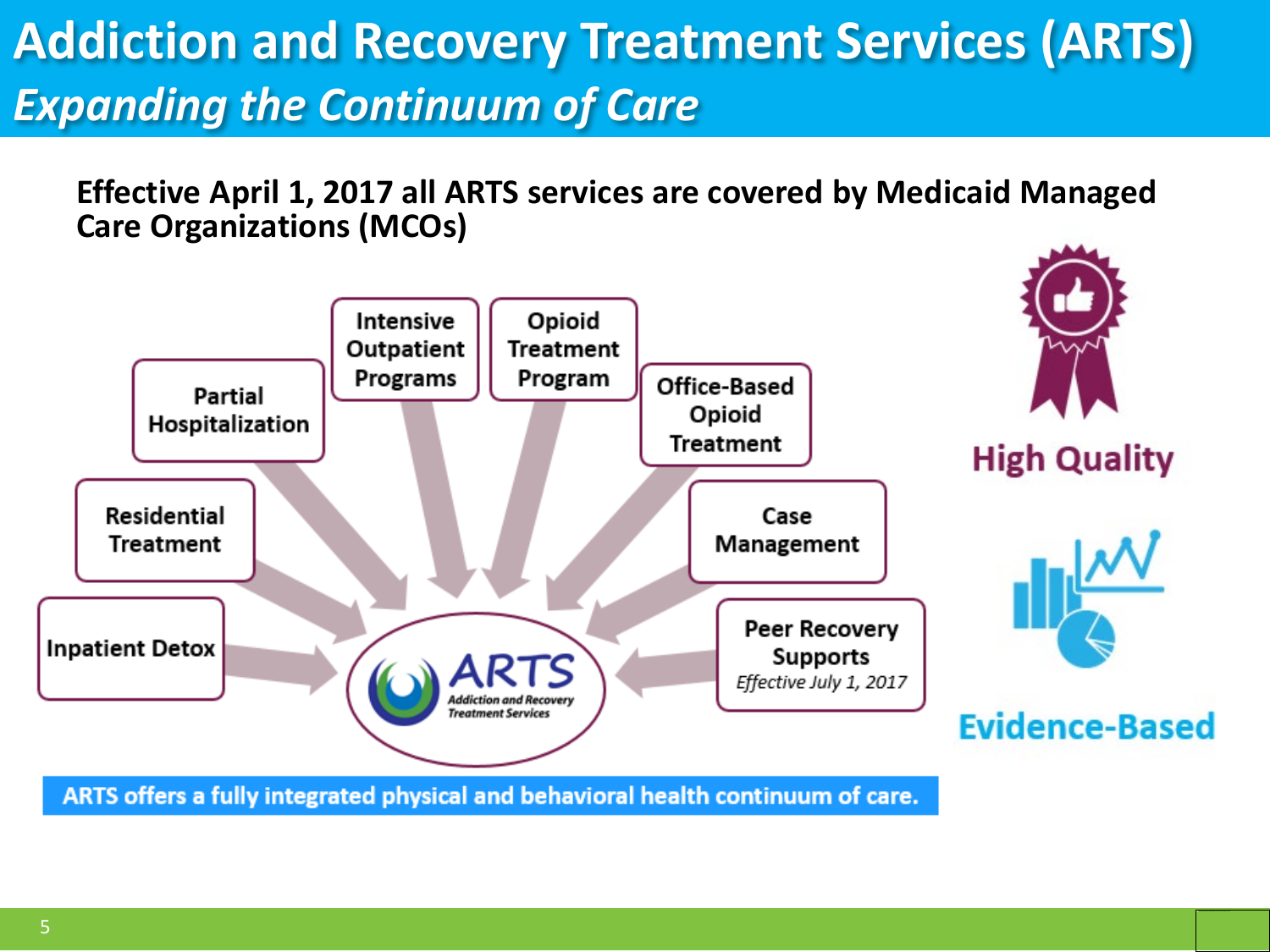## **Managed Care Network Adequacy Requirements**

Both MCO contracts (CCC+ and M4) are required to meet *time* & *distance* access standards for the following provider types (**BH** bolded)

| Program        | <b>CRITICAL Providers</b>                                                                                               | <b>KEY Providers</b>                                                                                                         | <b>OTHER Providers</b>                                                                                                                                                                                                                                                                                                                                                            |
|----------------|-------------------------------------------------------------------------------------------------------------------------|------------------------------------------------------------------------------------------------------------------------------|-----------------------------------------------------------------------------------------------------------------------------------------------------------------------------------------------------------------------------------------------------------------------------------------------------------------------------------------------------------------------------------|
| CCC+           | <b>Gen Hospital</b><br><b>Mental Health</b><br>OB/GYN<br><b>Pediatrics</b><br>Pharmacy<br><b>Primary Care Providers</b> | <b>Skilled Nursing Facilities</b><br><b>Specialists</b><br><b>Adult Daycare</b>                                              | <b>ASAM 2.1-4</b><br>Early Intervention<br>Long Term Services and Supports<br>Laboratory<br><b>Office-Based Opioid Treatment</b><br>Rehabilitation<br><b>Rehabilitation Hospital</b><br><b>Psychiatric Rehabilitation</b><br><b>Psychiatric Hospital</b><br>Radiology<br><b>Substance Use Case Management</b><br><b>Therapeutic Day treatment</b><br><b>Urgent care</b><br>Vision |
| M <sub>4</sub> | <b>Gen Hospital</b><br><b>Mental Health</b><br>OB/GYN<br>Peds<br>Pharmacy<br><b>Primary Care Providers</b>              | Allergy<br>Early Intervention<br>Neurology<br>Ear, Nose, & Throat<br>Pain<br>PM&R<br><b>Psychiatry</b><br><b>Specialists</b> | Cardiology<br>Laboratory<br>Endocrine<br>Renal<br>Ophtholmology<br>Podiatry<br>Pulmonology<br>Radiology<br><b>Skilled Nursing Facility</b><br>Urgent care                                                                                                                                                                                                                         |